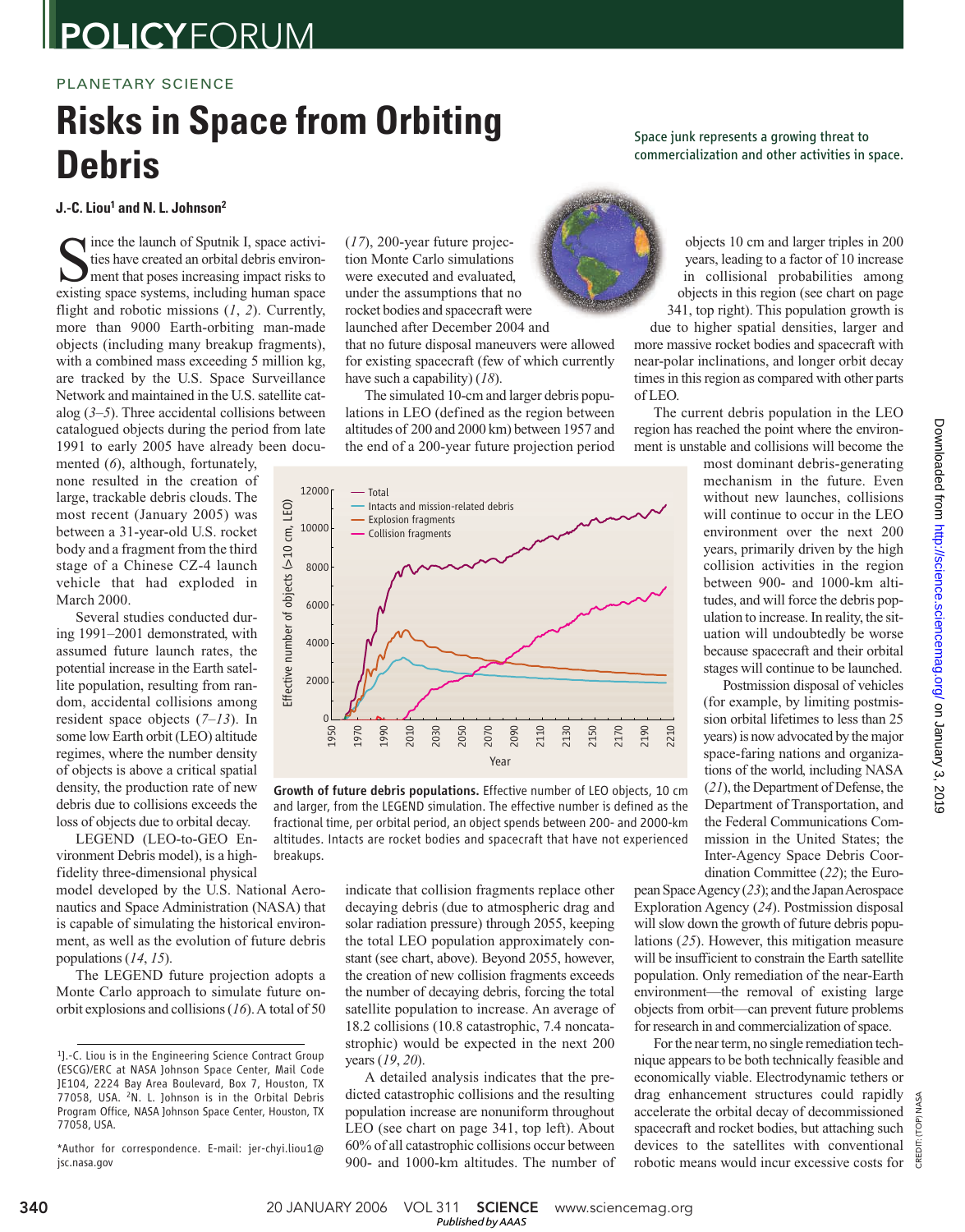## **POLICYFORUM**





the benefit gained. Even if a single remediating vehicle carried several deorbiting packages within the same altitude and inclination, the energy requirements to visit multiple target spacecraft would normally be high due to differences in target orbital planes (*26*, *27*).

The placement of ion engines on the satellites in order to direct them back to Earth would have the same problems as the previously mentioned strategies and, in addition, would require significant, long-term power and attitude control subsystems. Current manned spacecraft cannot reach the key orbital regimes above 600 km and are even more expensive than robotic missions. The use of ground-based lasers to perturb the orbits of the satellites is not now practical because of the considerable mass of the satellites and the consequent need to deposit extremely high amounts of energy on the vehicles to effect the necessary orbital changes.

Hence, the success of any environmental remediation policies will probably be dependent on the development of cost-effective, innovative ways to remove existing derelict vehicles. The development of this new technology may require both governments and the private sector working together. Without environment remediation and the wide implementation of existing orbital debris mitigation policies and guidelines, the risks to space system operations in near-Earth orbits will continue to climb.

#### References and Notes

- 1. *Interagency Report on Orbital Debris* (Office of Science and Technology Policy, U.S. National Science and Technology Council, Washington, DC, 1995).
- 2. "Technical Report on Space Debris: Text of the Report adopted by the Scientific and Technical Subcommittee of the United Nations Committee on the Peaceful Uses of Outer Space" (United Nations, New York, 1999).
- 3. *Orbital Debris Q. News* 9 (1), 10 (2005), (www.orbitaldebris.jsc.nasa.gov/newsletter/newsletter.html).
- 4. *Orbital Debris Q. News* 9 (3), 10 (2005).
- 5. N. L. Johnson, D. O. Whitlock, P. D. Anz-Meador, E. M. Cizek, S. A. Portman, *History of On-Orbit Satellite Fragmentations* (SC-62530, NASA Johnson Space Center, Houston, TX, ed. 13, 2004).
- 6. *Orbital Debris Q. News* 9 (2), 1 (2005).
- 7. D. J. Kessler, *Adv. Space Res*. 11 (12), 63 (1991).
- 8. S.-Y. Su, *Adv. Space Res*. 13 (8), 221 (1993).
- 9. A. Rossi, A. Cordelli, P. Farinella, L. Anselmo, *J. Geophys. Res. Planets* 99 (E11), 23195 (1994).
- 10. L. Anselmo, A. Cordelli, P. Farinella, C. Pardini, A. Rossi, "Modelling the evolution of the space debris population: Recent research work in Pisa*"* [European Space Agency (ESA) SP-393, 339-344, European Space Operations Centre (ESOC), Darmstadt, Germany, 1997].
- 11. D. J. Kessler, "Critical Density of Spacecraft in Low Earth Orbit" (NASA JSC-28949, NASA Johnson Space Center, Houston, TX, 2000).
- 12. D. J. Kessler, P. D. Anz-Meador, "Critical number of spacecraft in Low Earth Orbit: Using satellite fragmentation data to evaluate the stability of the orbital debris environment" (ESA SP-473, 265-272, ESOC, Darmstadt, Germany, 2001).
- 13. P. H. Krisko, J. N. Opiela, D. J. Kessler, "The critical density theory in LEO as analyzed by EVOLVE 4.0" (ESA SP-473, 273-278, ESOC, Darmstadt, Germany, 2001).
- 14. J.-C. Liou, D. T. Hall, P. H. Krisko, J. N. Opiela, *Adv. Space Res*. 34 (5), 981 (2004).
- 15. J.-C. Liou, *Adv. Space Res*., in press (doi:10.1016/j.asr.2005. 06.021).
- 16. Within a given projection time step, once the explosion probability is estimated for an intact object, a random number is drawn and compared with the probability to determine if an explosion would occur. A similar procedure is applied to collisions for each pair of target and projectile involved within the same time step. Because of the nature of the Monte Carlo process, multiple projection runs must be performed and analyzed before one can draw reliable and meaningful conclusions from the outcome.
- 17. A statistical analysis of LEGEND predictions, based on the bootstrap method, indicates that the average from 50 Monte Carlo runs leads to a standard error of the average on the order of 5% or less, which was sufficient for the recent study.
- 18. On the other hand, satellite explosions, the principal source of debris larger than 10 cm now in orbit about the Earth (*5*), were permitted at their current historical rates. All objects were propagated forward in time while decayed objects were removed from the environment immediately. Perturbations included in the orbit propagator are Earth's solar-lunar gravitational perturbations, atmospheric drag, and solar radiation pressure, as well as Earth's shadow effects. The simulation program outputs the orbital elements and other physical properties of the objects at the end of each year for post processing analysis. The solar flux F10.7 values used in the projection period have two components: a short-term projection [2005–2007, obtained from U.S. National Oceanic and Atmospheric Administration (NOAA) Space Environment Center] and a long-term projection (2008–2204). The



**The red zone.** Effective number of objects, 10 cm and larger, between 900- and 1000-km altitudes from the LEGEND simulation.

long-term F10.7 projection is a repeat of a 13-month running smoothed average cycle derived from solar cycles 18 to 23. A simple smooth function is used to interpolate the two solar flux components during the transition. Explosion probabilities of future rocket bodies and spacecraft were based on an analysis of launch history and recent explosions. Vehicle types with a history of explosion, but which have had the breakup causes fixed, were not included. Collision probabilities among objects were estimated with a fast pair-wise comparison algorithm, Cube (*15*). The size threshold of objects in collision considerations and in populations shown in the figures in this Policy Forum was selected to be 10 cm. Historically, this is the detection limit of the Space Surveillance Network sensors, and more than 95% of the debris population mass is in objects 10 cm and larger.

- 19. A catastrophic collision occurs when the ratio of impact energy to target mass exceeds 40 J/g. The outcome of a catastrophic collision is the total fragmentation of the target, i.e., resident space object, whereas a noncatastrophic collision only results in minor damage to the target and generates a small amount of debris that has minimal contribution to population growth.
- 20. N. L. Johnson, P. H. Krisko, J.-C. Liou, P. D. Anz-Meador, *Adv. Space Res*. 28 (9), 1377 (2001).
- 21. NASA Orbital Debris Program Office (www.orbitaldebris. jsc.nasa.gov/).
- 22. Inter-Agency Space Debris Coordination Committee (IADC) members include national space agencies of the United States, the Russian Federation, China, Japan, India, France, Germany, Italy, and the United Kingdom, as well as the ESA.
- 23. "ESOC: focal point for ESA space debris activities" (www.esa.int/SPECIALS/ESOC/SEMU2CW4QWD\_0.html).
- 24. "Space debris and space envionment" (www.jaxa.jp/missions/projects/engineering/space/debris/index\_e.html).
- 25*. IADC Space Debris Mitigation Guidelines* (IADC-02-01, Inter-Agency Space Debris Coordination Committee, 2002); (www.iadc-online.org).
- 26. The energy requirements to visit satellites at the same altitude and inclination in different orbital planes can be reduced by maneuvering the remediating vehicle to a different altitude, taking advantage of differential precession of the line of nodes due to the Earth's oblateness, and then returning to the altitude of interest. This concept was described by one of the authors (Johnson) as means for more economically removing nuclear power reactors from Earth orbit (*27*). The amount of propellant savings derived from this technique is dependent upon the time one is willing to wait between remediation operations.
- 27. N. L. Johnson, *Space Policy* 2 (3), 223 (1986)].

10.1126/science1121337